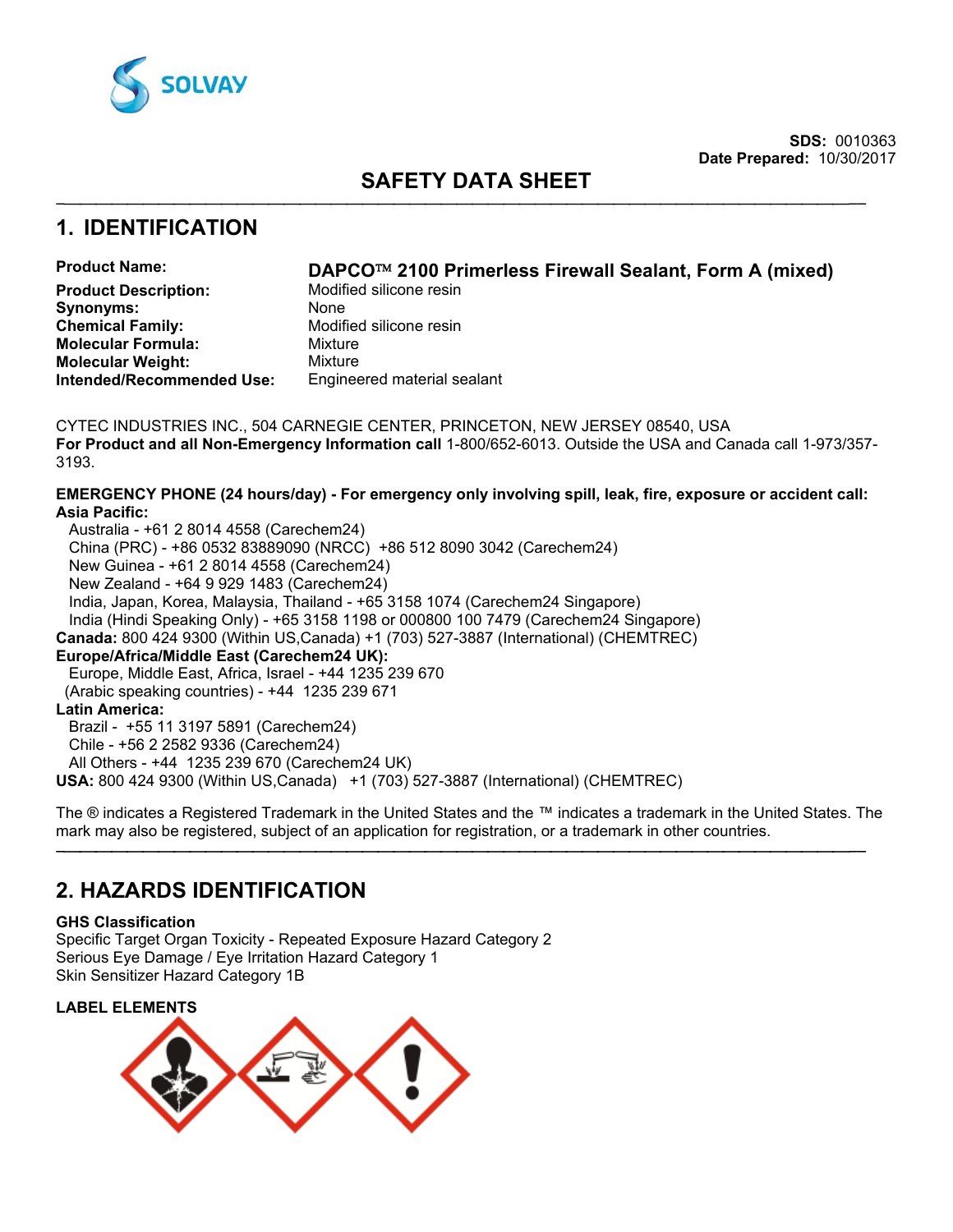## **Signal Word**

Danger

## **Hazard Statements**

May cause damage to organs through prolonged or repeated exposure Causes serious eye damage May cause an allergic skin reaction

### **Precautionary Statements**

Do not breathe dust/fume/gas/mist/vapours/spray. Wear protective gloves/protective clothing/eye protection/face protection. Contaminated work clothing should not be allowed out of the workplace. IF IN EYES: Rinse cautiously with water for several minutes. Remove contact lenses, if present and easy to do. Continue rinsing. Immediately call a POISON CENTER or doctor/physician. IF ON SKIN: Wash with plenty of soap and water.

−⎯⎯⎯⎯⎯⎯⎯⎯⎯⎯⎯⎯⎯⎯⎯⎯⎯⎯⎯⎯⎯⎯⎯⎯⎯⎯⎯⎯⎯⎯⎯⎯⎯⎯⎯⎯⎯⎯⎯⎯⎯⎯⎯⎯⎯⎯⎯⎯⎯⎯−−

Specific treatment (see supplemental first aid instructions on this label).

Wash contaminated clothing before reuse.

Dispose of contents/container in accordance with local and national regulations.

## **Hazards Not Otherwise Classified (HNOC), Other Hazards**

Use mechanical exhaust ventilation when heat-curing material.

## **3. COMPOSITION/INFORMATION ON INGREDIENTS**

#### **Substance, Mixture or Article?** Mixture

## **HAZARDOUS INGREDIENTS**

| <b>Component / CAS No.</b>         | %         | <b>GHS Classification</b>                                                                                      | Carcinogen                                                               |
|------------------------------------|-----------|----------------------------------------------------------------------------------------------------------------|--------------------------------------------------------------------------|
| calcium carbonate<br>471-34-1      | 30-50     | Not Classified                                                                                                 |                                                                          |
| Vinyl silane                       | $1-5$     | Flam. Liq. 4 (H227)<br>Skin Sens. 1B (H317)<br>Eye Dam. 1 (H318)<br>STOT RE 2 (H373)<br>Aquatic Acute 3 (H402) |                                                                          |
| Trimethylated silica<br>68909-20-6 | $1-5$     | Not Classified                                                                                                 |                                                                          |
| Titanium Dioxide<br>13463-67-7     | $1-5$     | Not Classified                                                                                                 | <b>IARC 2B</b>                                                           |
| Frits<br>65997-18-4                | $0.1 - 1$ | Aquatic Acute 3 (H402)<br>Aquatic Chronic 3 (H412)                                                             | OSHA(as Arsenic inorganic<br>compounds)<br>OSHA(as Cadmium<br>compounds) |

The specific chemical identity and/or exact percentage of composition for one or more ingredients has been withheld as a trade secret.

Additional GHS classification or other information may be included in this section but has not been adopted by OSHA. See Section 16 for full text of H phrases. −⎯⎯⎯⎯⎯⎯⎯⎯⎯⎯⎯⎯⎯⎯⎯⎯⎯⎯⎯⎯⎯⎯⎯⎯⎯⎯⎯⎯⎯⎯⎯⎯⎯⎯⎯⎯⎯⎯⎯⎯⎯⎯⎯⎯⎯⎯⎯⎯⎯⎯−−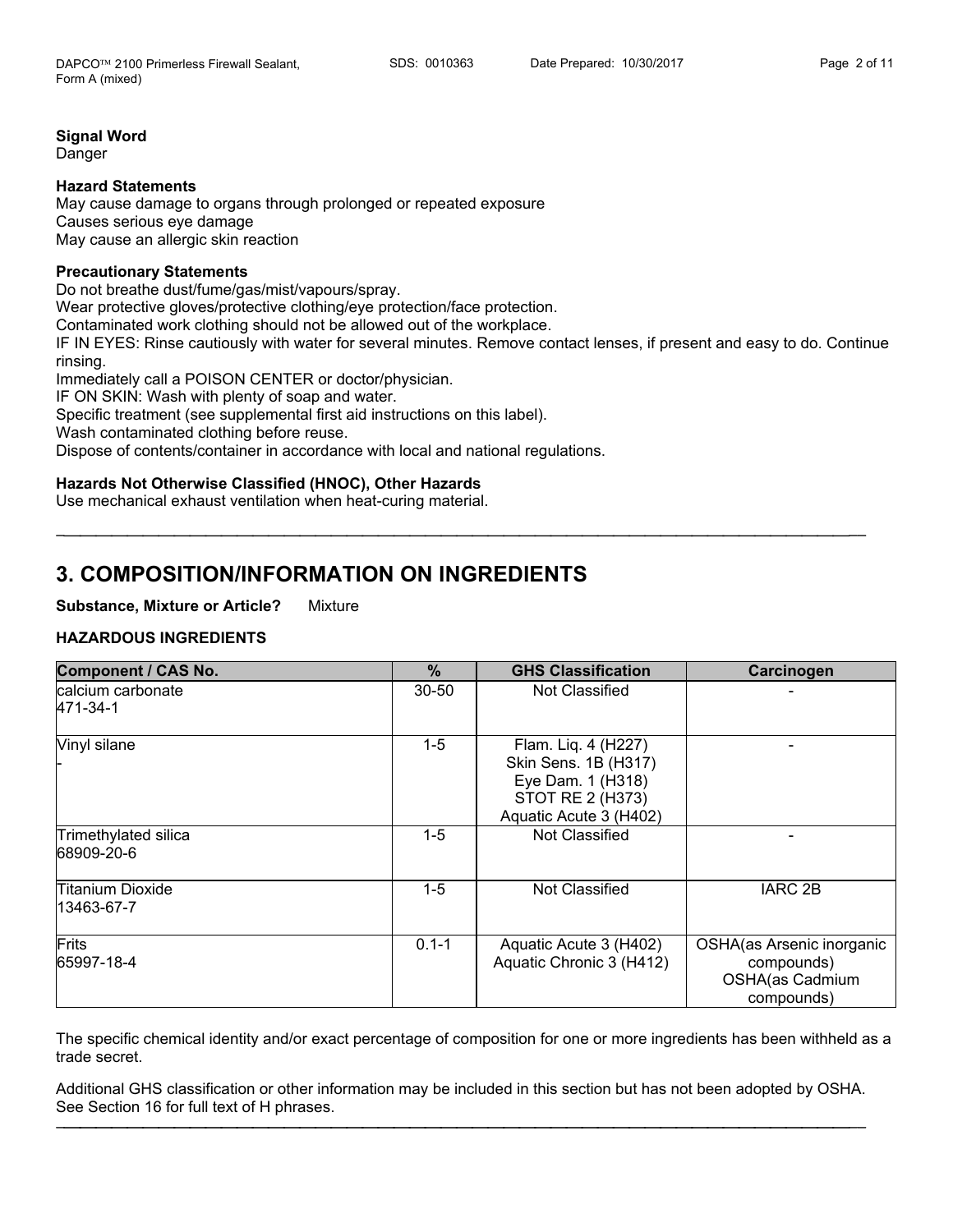# **4. FIRST AID MEASURES**

## **DESCRIPTION OF FIRST AID MEASURES**

#### **Eye Contact:**

Rinse immediately with plenty of water for at least 15 minutes. Obtain medical attention immediately.

#### **Skin Contact:**

Wash immediately with plenty of water and soap. Remove contaminated clothing and shoes without delay. Obtain medical attention. Do not reuse contaminated clothing without laundering. Destroy or thoroughly clean shoes before reuse.

#### **Ingestion:**

If swallowed, call a physician immediately. Only induce vomiting at the instruction of a physician. Never give anything by mouth to an unconscious person.

#### **Inhalation:**

Remove to fresh air. If breathing is difficult, give oxygen. Obtain medical advice if there are persistent symptoms.

#### **MOST IMPORTANT SYMPTOMS AND EFFECTS, BOTH ACUTE AND DELAYED**

None known

## **INDICATION OF ANY IMMEDIATE MEDICAL ATTENTION AND SPECIAL TREATMENT NEEDS**

#### **Notes To Physician:**

Formaldehyde is not a component of this product, however, heating to temperatures above 150 C in the presence of air may result in the release of formaldehyde. The International Agency for Research on Cancer (IARC) has classified formaldehyde as a Group 1 (known) human carcinogen. Formaldehyde is irritating to the eyes, nose, throat and skin and is a dermal sensitizer.

−⎯⎯⎯⎯⎯⎯⎯⎯⎯⎯⎯⎯⎯⎯⎯⎯⎯⎯⎯⎯⎯⎯⎯⎯⎯⎯⎯⎯⎯⎯⎯⎯⎯⎯⎯⎯⎯⎯⎯⎯⎯⎯⎯⎯⎯⎯⎯⎯⎯⎯−−

## **5. FIRE-FIGHTING MEASURES**

#### **Suitable Extinguishing Media:**

Use water spray or fog, carbon dioxide or dry chemical.

#### **Extinguishing Media to Avoid:**

full water jet

#### **Protective Equipment:**

Firefighters, and others exposed, wear self-contained breathing apparatus. Wear full firefighting protective clothing. See MSDS Section 8 (Exposure Controls/Personal Protection).

−⎯⎯⎯⎯⎯⎯⎯⎯⎯⎯⎯⎯⎯⎯⎯⎯⎯⎯⎯⎯⎯⎯⎯⎯⎯⎯⎯⎯⎯⎯⎯⎯⎯⎯⎯⎯⎯⎯⎯⎯⎯⎯⎯⎯⎯⎯⎯⎯⎯⎯−−

#### **Special Hazards:**

None known

## **6. ACCIDENTAL RELEASE MEASURES**

#### **Personal precautions:**

Where exposure level is not known, wear approved, positive pressure, self-contained respirator. Where exposure level is known, wear approved respirator suitable for level of exposure. Refer to Section 8 (Exposure Controls/Personal Protection) for appropriate personal protective equipment.

## **Methods For Cleaning Up:**

Sweep up into containers for disposal. Flush spill area with water.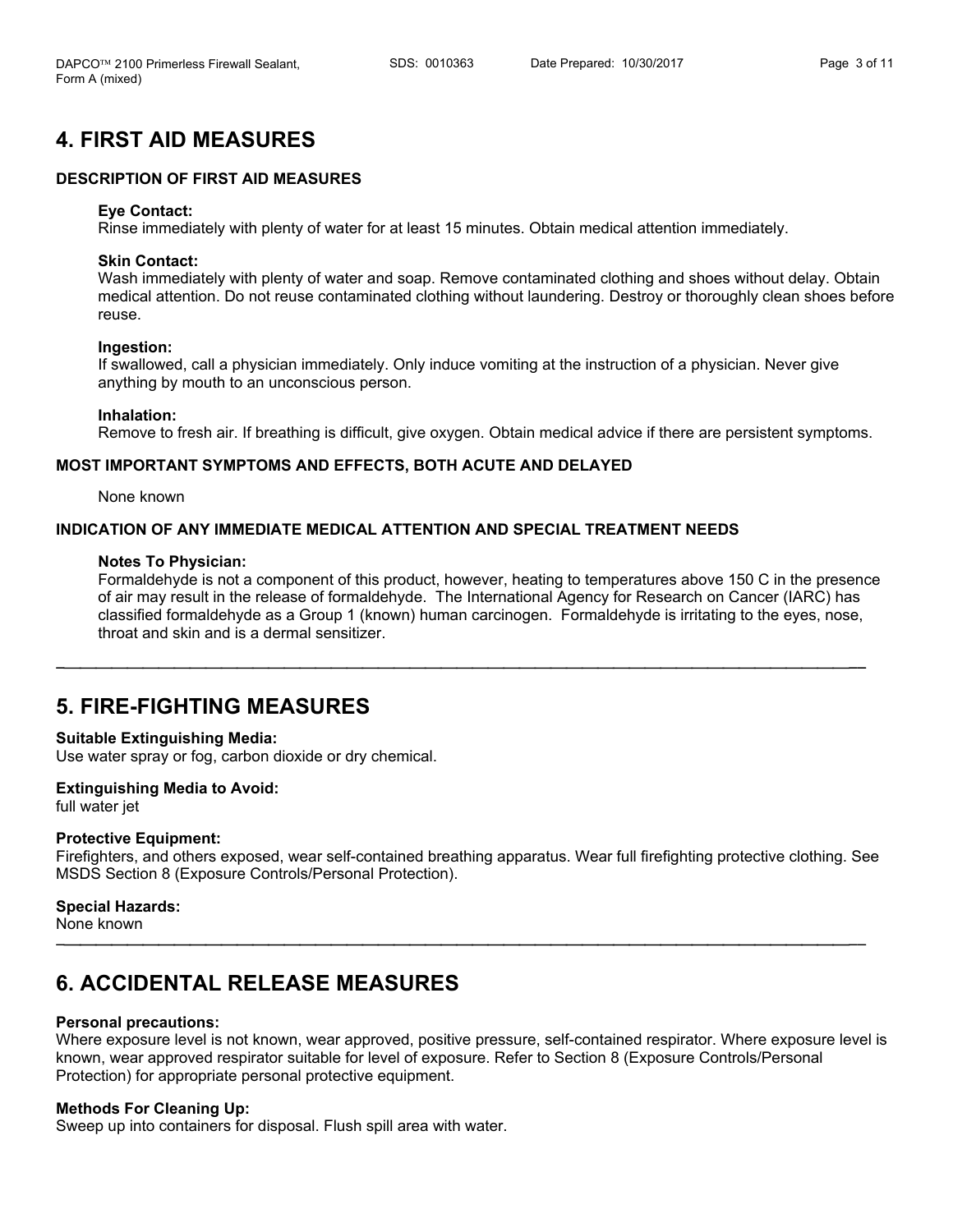#### **References to other sections:**

See Sections 8 and 13 for additional information.

# **7. HANDLING AND STORAGE**

#### **HANDLING**

**Precautions:** Contaminated work clothing should not be allowed out of the workplace. Wear protective gloves and eye/face protection.

−⎯⎯⎯⎯⎯⎯⎯⎯⎯⎯⎯⎯⎯⎯⎯⎯⎯⎯⎯⎯⎯⎯⎯⎯⎯⎯⎯⎯⎯⎯⎯⎯⎯⎯⎯⎯⎯⎯⎯⎯⎯⎯⎯⎯⎯⎯⎯⎯⎯⎯−−

**Special Handling Statements:** Heating to temperatures above 150 C (302 F) in the presence of air may result in the release of formaldehyde. Formaldehyde is a known animal carcinogen and is considered to be probably carcinogenic to humans by the International Agency for Research on Cancer and the National Toxicology Program. Formaldehyde is irritating to the eyes, nose, throat and skin and is a dermal sensitizer. The permissable exposure limit for formaldehyde should not be exceeded. Provide good ventilation of working area (local exhaust ventilation if necessary).

#### **STORAGE**

Store in accordance with local, state, and federal regulations.

**Storage Temperature:** Store at <27 °C 80 °F **Reason:** Quality.

## **8. EXPOSURE CONTROLS/PERSONAL PROTECTION**

#### **Engineering Measures:**

Utilize a closed system process where feasible. Where this material is not used in a closed system, good enclosure and local exhaust ventilation should be provided to control exposure when spraying or curing at elevated temperatures.

−⎯⎯⎯⎯⎯⎯⎯⎯⎯⎯⎯⎯⎯⎯⎯⎯⎯⎯⎯⎯⎯⎯⎯⎯⎯⎯⎯⎯⎯⎯⎯⎯⎯⎯⎯⎯⎯⎯⎯⎯⎯⎯⎯⎯⎯⎯⎯⎯⎯⎯−−

#### **Respiratory Protection:**

Where exposures are below the established exposure limit, no respiratory protection is required. Where exposures exceed the established exposure limit, use respiratory protection recommended for the material and level of exposure.

#### **Eye Protection:**

Prevent eye and skin contact. Provide eye wash fountain and safety shower in close proximity to points of potential exposure. Wear eye/face protection such as chemical splash proof goggles or face shield.

#### **Skin Protection:**

Prevent contamination of skin or clothing when removing protective equipment. Barrier creams may be used in conjunction with the gloves to provide additional skin protection. Wear impermeable gloves and suitable protective clothing.

#### **Hand Protection:**

Nitrile or fluorinated rubber gloves. Consider the porosity and elasticity data of the glove manufacturer and the specific conditons in the work place. Replace gloves immediately when torn or any change in appearance (dimension, colour, flexibility etc) is noticed. Barrier creams may help to protect the exposed areas of the skin, they should however not be applied once exposure has occurred.

## **Additional Advice:**

Food, beverages, and tobacco products should not be carried, stored, or consumed where this material is in use. Before eating, drinking, or smoking, wash face and hands thoroughly with soap and water. It is recommended that a shower be taken after completion of workshift especially if significant contact has occurred. Work clothing should then be laundered prior to reuse. Street clothing should be stored separately from work clothing and protective equipment. Work clothing and shoes should not be taken home.

−⎯⎯⎯⎯⎯⎯⎯⎯⎯⎯⎯⎯⎯⎯⎯⎯⎯⎯⎯⎯⎯⎯⎯⎯⎯⎯⎯⎯⎯⎯⎯⎯⎯⎯⎯⎯⎯⎯⎯⎯⎯⎯⎯⎯⎯⎯⎯⎯⎯⎯−−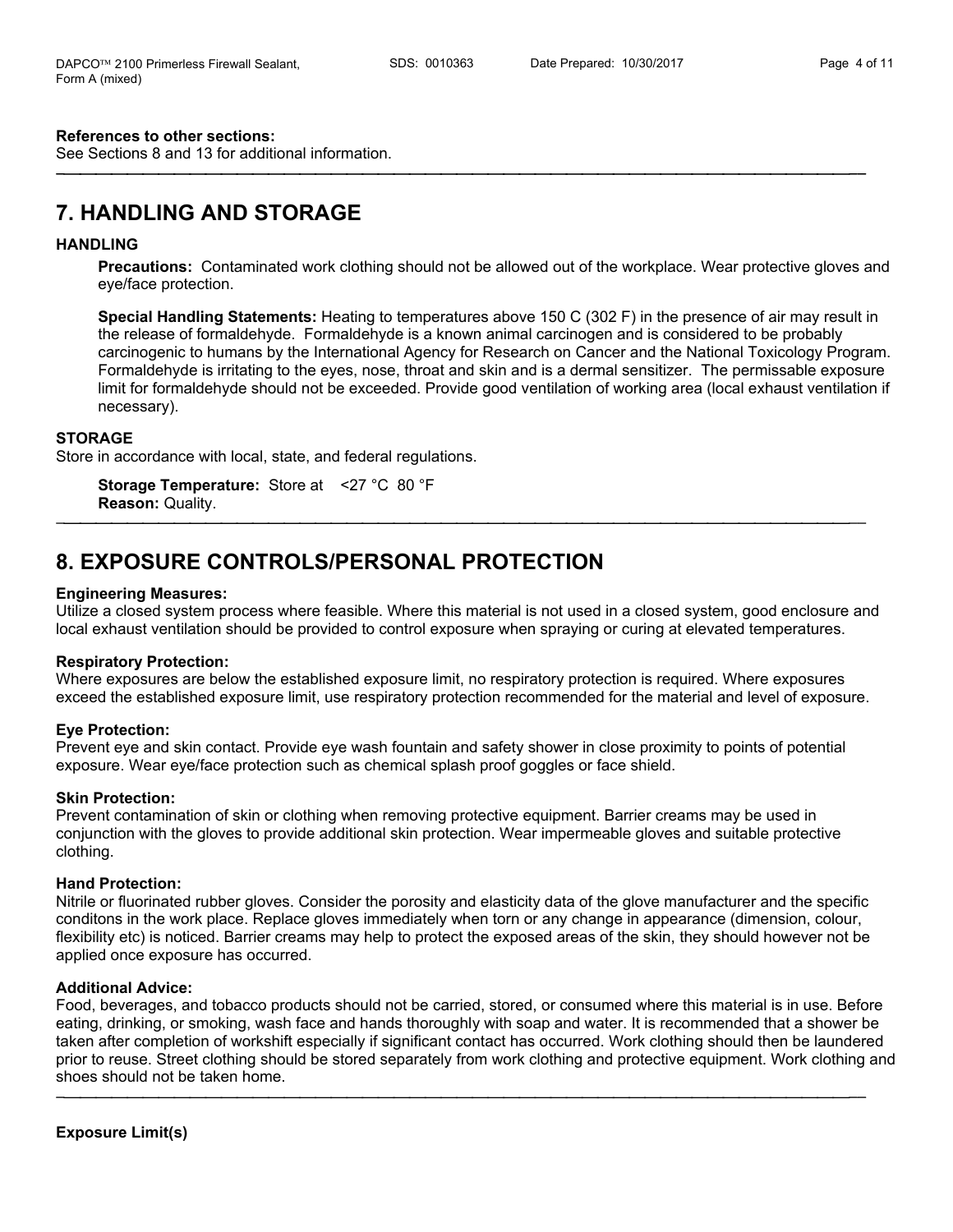The below constituents are the only constituents of the product which have a PEL, TLV or other recommended exposure limit. At this time, the other constituents have no known exposure limits.

| <b>Titanium Dioxide</b><br>13463-67-7     |                                                                                                                                                                                                                                                                                                                                                                                                                                                                                                                                                                                                                                                                                                                    |
|-------------------------------------------|--------------------------------------------------------------------------------------------------------------------------------------------------------------------------------------------------------------------------------------------------------------------------------------------------------------------------------------------------------------------------------------------------------------------------------------------------------------------------------------------------------------------------------------------------------------------------------------------------------------------------------------------------------------------------------------------------------------------|
| OSHA (PEL):                               | 15 mg/m <sup>3</sup> total dust (TWA)                                                                                                                                                                                                                                                                                                                                                                                                                                                                                                                                                                                                                                                                              |
| ACGIH (TLV):                              | 10 mg/m <sup>3</sup> (TWA)                                                                                                                                                                                                                                                                                                                                                                                                                                                                                                                                                                                                                                                                                         |
| Other Value:                              | Not established                                                                                                                                                                                                                                                                                                                                                                                                                                                                                                                                                                                                                                                                                                    |
| 471-34-1<br>calcium carbonate             |                                                                                                                                                                                                                                                                                                                                                                                                                                                                                                                                                                                                                                                                                                                    |
| OSHA (PEL):                               | 15 mg/m <sup>3</sup> total dust (TWA)                                                                                                                                                                                                                                                                                                                                                                                                                                                                                                                                                                                                                                                                              |
|                                           | 5 mg/m <sup>3</sup> respirable fraction (TWA)                                                                                                                                                                                                                                                                                                                                                                                                                                                                                                                                                                                                                                                                      |
| ACGIH (TLV):                              | Not established                                                                                                                                                                                                                                                                                                                                                                                                                                                                                                                                                                                                                                                                                                    |
| Other Value:                              | Not established                                                                                                                                                                                                                                                                                                                                                                                                                                                                                                                                                                                                                                                                                                    |
| 65997-18-4<br><b>Frits</b>                |                                                                                                                                                                                                                                                                                                                                                                                                                                                                                                                                                                                                                                                                                                                    |
| OSHA (PEL):                               | 10 µg/m <sup>3</sup> (TWA)(as Arsenic inorganic compounds)<br>50 µg/m <sup>3</sup> (TWA)(as Lead inorganic compounds)<br>$0.5 \text{ mg/m}^3$ (TWA)(as Antimony compounds)<br>5 mg/m <sup>3</sup> (TWA)(as Zirconium compounds)<br>5 mg/m <sup>3</sup> (Ceiling)(as Manganese compounds)<br>10 µg/m <sup>3</sup> TWA(as Arsenic inorganic compounds)<br>5 $\mu$ g/m <sup>3</sup> Action Level<br>30 µg/m <sup>3</sup> Action Level(as Lead inorganic compounds)<br>50 $\mu$ g/m <sup>3</sup> TWA<br>5 µg/m <sup>3</sup> TWA(as Cadmium compounds)                                                                                                                                                                  |
| ACGIH (TLV):                              | 2.5 µg/m <sup>3</sup> Action Level<br>10 mg/m <sup>3</sup> Zr (STEL)(as Zirconium compounds)<br>0.01 mg/m <sup>3</sup> As (TWA)(as Arsenic inorganic compounds)<br>0.05 mg/m <sup>3</sup> Pb (TWA)(as Lead inorganic compounds)<br>0.01 mg/m <sup>3</sup> Cd (TWA)(as Cadmium compounds)<br>0.002 mg/m <sup>3</sup> respirable particulate matter Cd (TWA)<br>$0.5 \text{ mg/m}^3$ Sb (TWA)(as Antimony compounds)<br>1 mg/m <sup>3</sup> dust and mist Cu (TWA)(as Copper compounds)<br>5 mg/m <sup>3</sup> Zr (TWA)(as Zirconium compounds)<br>0.02 mg/m <sup>3</sup> respirable particulate matter Mn (TWA)(as Manganese inorganic<br>compounds)<br>0.1 mg/m <sup>3</sup> inhalable particulate matter Mn (TWA) |
| Other Value:                              | Not established                                                                                                                                                                                                                                                                                                                                                                                                                                                                                                                                                                                                                                                                                                    |
| 68909-20-6<br><b>Trimethylated silica</b> |                                                                                                                                                                                                                                                                                                                                                                                                                                                                                                                                                                                                                                                                                                                    |
| OSHA (PEL):                               | 5 mg/m <sup>3</sup> ceiling (Dow Corning)                                                                                                                                                                                                                                                                                                                                                                                                                                                                                                                                                                                                                                                                          |
| ACGIH (TLV):                              | Not established                                                                                                                                                                                                                                                                                                                                                                                                                                                                                                                                                                                                                                                                                                    |
| Other Value:                              | 5 mg/m <sup>3</sup> ceiling (Dow Corning)                                                                                                                                                                                                                                                                                                                                                                                                                                                                                                                                                                                                                                                                          |

−⎯⎯⎯⎯⎯⎯⎯⎯⎯⎯⎯⎯⎯⎯⎯⎯⎯⎯⎯⎯⎯⎯⎯⎯⎯⎯⎯⎯⎯⎯⎯⎯⎯⎯⎯⎯⎯⎯⎯⎯⎯⎯⎯⎯⎯⎯⎯⎯⎯⎯−−

# **9. PHYSICAL AND CHEMICAL PROPERTIES**

| gray              |
|-------------------|
| paste             |
| mild              |
| Not available     |
| Not available     |
| Not available     |
| 1.45              |
| Not available     |
| Not available     |
| Not available     |
| Not available     |
| Not available     |
| Reacts with water |
|                   |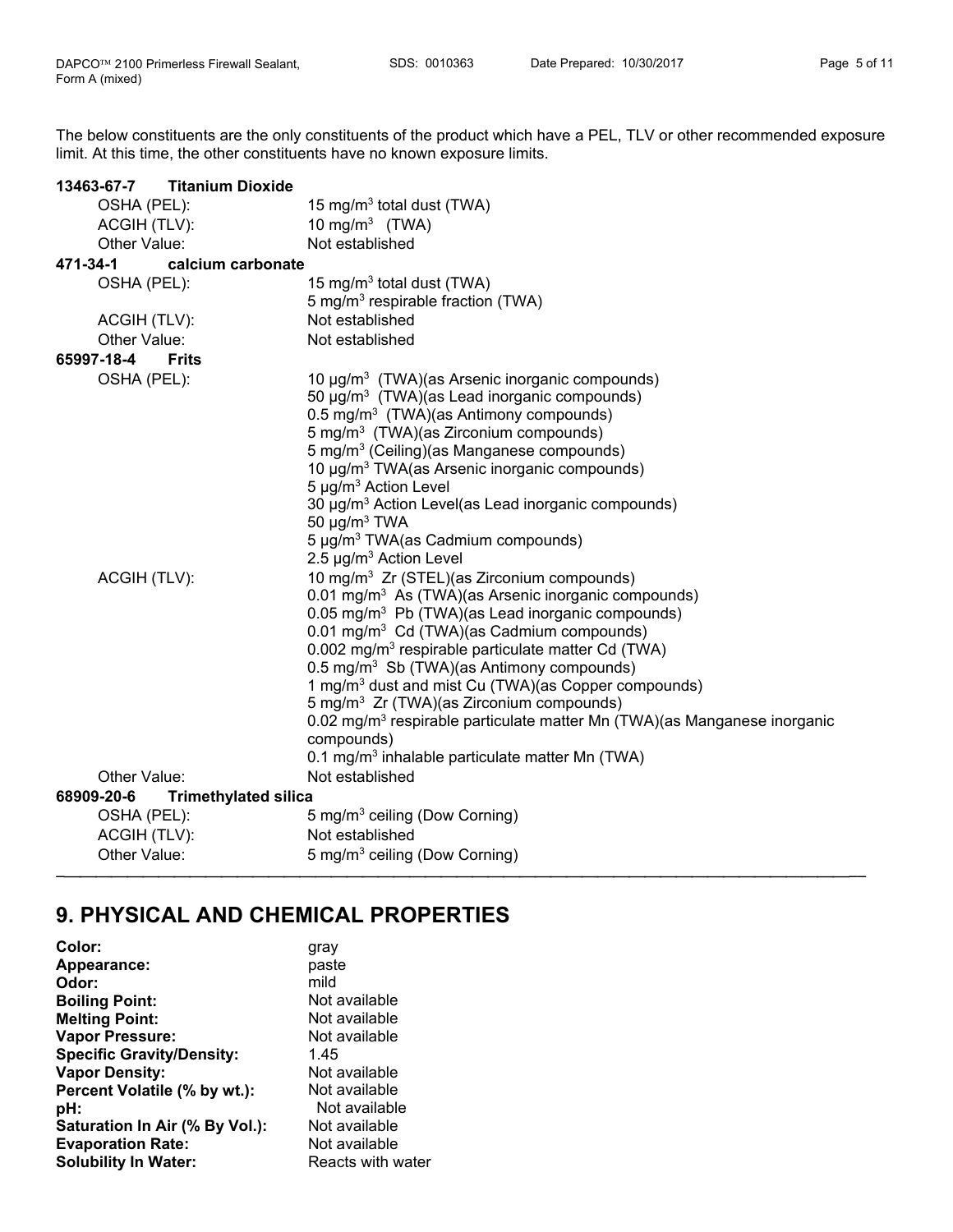−⎯⎯⎯⎯⎯⎯⎯⎯⎯⎯⎯⎯⎯⎯⎯⎯⎯⎯⎯⎯⎯⎯⎯⎯⎯⎯⎯⎯⎯⎯⎯⎯⎯⎯⎯⎯⎯⎯⎯⎯⎯⎯⎯⎯⎯⎯⎯⎯⎯⎯−−

#### Page 6 of 11

# **9. PHYSICAL AND CHEMICAL PROPERTIES**

| <b>Volatile Organic Content:</b>        | Not available  |
|-----------------------------------------|----------------|
| <b>Flash Point:</b>                     | Not applicable |
| Flammability (solid, gas):              | Not available  |
| Flammable Limits (% By Vol):            | Not available  |
| <b>Autoignition (Self) Temperature:</b> | Not available  |
| <b>Decomposition Temperature:</b>       | Not available  |
| Partition coefficient (n-               | Not available  |
| octanol/water):                         |                |
| <b>Odor Threshold:</b>                  | Not available  |
| <b>Viscosity (Kinematic):</b>           | Not available  |
| <b>DUST HAZARD INFORMATION</b>          |                |

## **Particle Size (microns):** Not available Kst (bar-m/sec): Not available **Maximum Explosion Pressure (Pmax):** Not available **Dust Class:** Not available **Number Class:** Not available **Minimum Ignition Energy (MIE)** (mJ): **Minimum Ignition Energy (MIE) (mJ): Minimum Ignition Temperature (MIT) (°C):** Not available **Minimum Explosive Concentration (MEC) (g/m<sup>3</sup>): Not available**

Limiting Oxygen Concentration (LOC) (%): Not available

# **10. STABILITY AND REACTIVITY**

| <b>Reactivity:</b>                                 | No information available                                                                 |
|----------------------------------------------------|------------------------------------------------------------------------------------------|
| Stability:                                         | Stable                                                                                   |
| <b>Conditions To Avoid:</b>                        | None known                                                                               |
| <b>Polymerization:</b>                             | Will not occur                                                                           |
| <b>Conditions To Avoid:</b>                        | None known                                                                               |
| <b>Materials To Avoid:</b>                         | Oxidizing agents<br>Acids                                                                |
| <b>Hazardous Decomposition</b><br><b>Products:</b> | oxides of carbon<br>When heated to decomposition, it emits toxic fumes.<br>calcium oxide |

# **11. TOXICOLOGICAL INFORMATION**

## **PRODUCT TOXICITY INFORMATION**

**Likely Routes of Exposure:** Oral, Skin, Eyes, Respiratory System.

## **ACUTE TOXICITY DATA**

| oral (gavage) | rat    | Acute LD50      | >2000 mg/kg          |
|---------------|--------|-----------------|----------------------|
| dermal        | rabbit | Acute LD50      | .>2000 mg/kg         |
| inhalation    | rat    | Acute LC50 4 hr | .>5 mg/l (Dust/Mist) |

−⎯⎯⎯⎯⎯⎯⎯⎯⎯⎯⎯⎯⎯⎯⎯⎯⎯⎯⎯⎯⎯⎯⎯⎯⎯⎯⎯⎯⎯⎯⎯⎯⎯⎯⎯⎯⎯⎯⎯⎯⎯⎯⎯⎯⎯⎯⎯⎯⎯⎯−−

## **LOCAL EFFECTS ON SKIN AND EYE**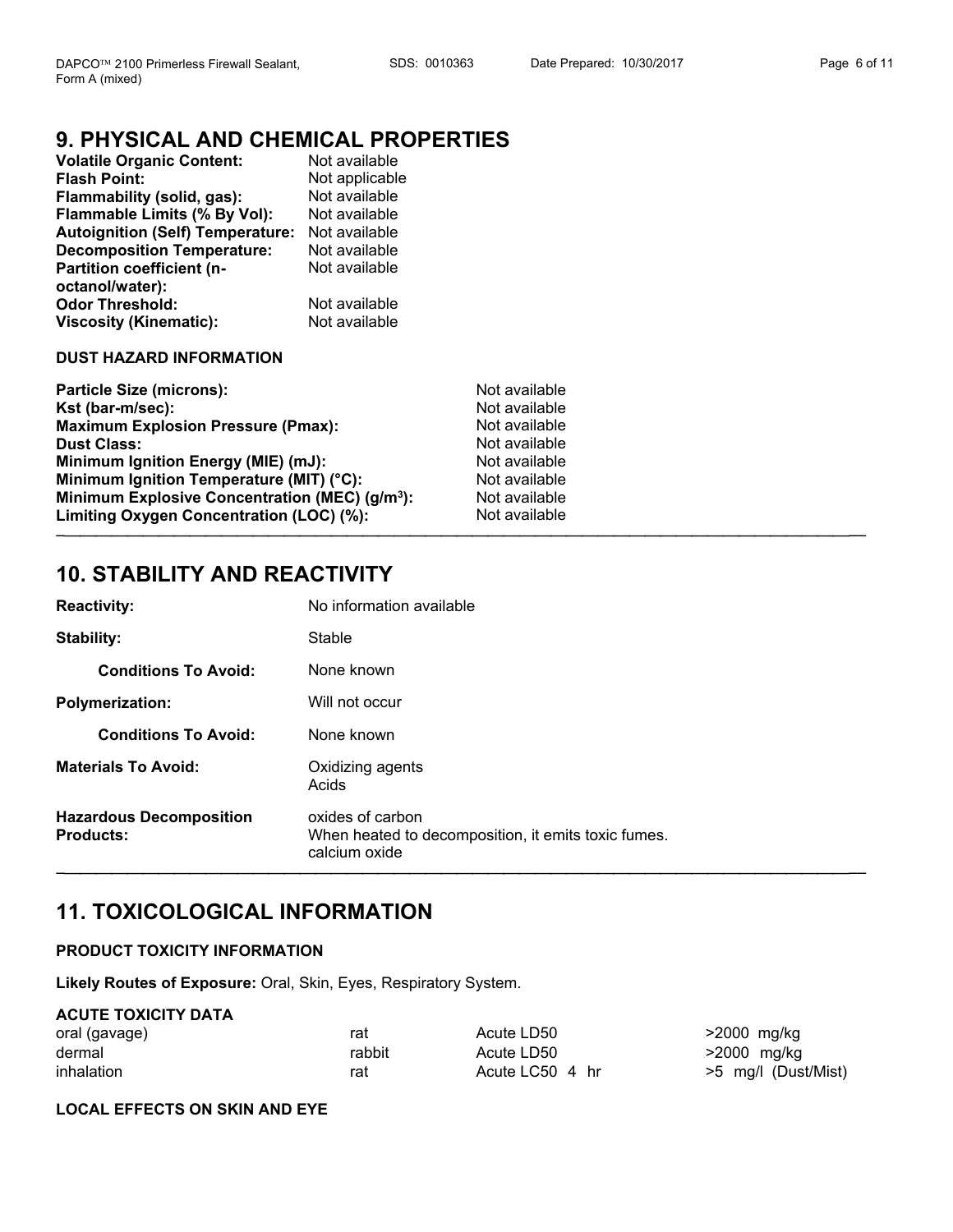DAPCO™ 2100 Primerless Firewall Sealant, SDS: 0010363 Date Prepared: 10/30/2017 Page 7 of 11 Form A (mixed)

| Acute Irritation<br>Acute Irritation                            | skin<br>eye         | Not irritating<br>Causes serious damage |
|-----------------------------------------------------------------|---------------------|-----------------------------------------|
| <b>ALLERGIC SENSITIZATION</b><br>Sensitization<br>Sensitization | skin<br>respiratory | Sensitizing<br>No data                  |
| <b>GENOTOXICITY</b>                                             |                     |                                         |

**Assays for Gene Mutations** Ames Salmonella Assay No data

## **OTHER INFORMATION**

The product toxicity information above has been estimated.

## **HAZARDOUS INGREDIENT TOXICITY DATA**

Vinyl silane has acute oral (rat) and acute dermal (rat) LD50 values of 3519 mg/kg bw and > 2000 mg/kg, respectively.Direct contact was not irritating to the skin but can cause serious eye damage. This substance produced dermal sensitization in the Guinea Pig Maximisation Test. Based on battery of in vitro and in vivo studies, this substance is not expected to be mutagenic, genotoxic or clastogenic. Based on animal studies, Vinyl silane is not expected to be a reproductive (fertility or developmental) toxin. Repeated oral exposure (90-day) resulted in anemia in rats, NOAEL was 25-30 mg/kg bw/day.

Trimethylated silica, which is a unique form of fumed silica, is not expected to cause adverse health effects via inhalation, oral or dermal routes of exposure. Trimethylated silica does not cause the lung diseases crystalline silica is known to cause. The acute oral (rat) LD50 for fumed silica is 3.1 g/kg.

Acute exposure to titanium dioxide dust is not likely to cause adverse effects. Chronic exposure to titanium dioxide may cause some lung fibrosis. Inhalation of titanium dioxide dust at 50 times the nuisance dust level caused lung fibrosis and a slight increase in lung tumor incidence in laboratory rats. When titanium dioxide was fed to rats and mice over lifetime in a carcinogen bioassay, it was not carcinogenic.

California Proposition 65 Warning (applicable in California only) - This product contains (a) chemical(s) known to the State of California to cause cancer and birth defects or other reproductive harm.

−⎯⎯⎯⎯⎯⎯⎯⎯⎯⎯⎯⎯⎯⎯⎯⎯⎯⎯⎯⎯⎯⎯⎯⎯⎯⎯⎯⎯⎯⎯⎯⎯⎯⎯⎯⎯⎯⎯⎯⎯⎯⎯⎯⎯⎯⎯⎯⎯⎯⎯−−

## **12. ECOLOGICAL INFORMATION**

## **TOXICITY, PERSISTENCE AND DEGRADABILITY, BIOACCUMULATIVE POTENTIAL, MOBILITY IN SOIL, OTHER ADVERSE EFFECTS**

This material is not classified as dangerous for the environment. The ecological assessment for this material is based on an evaluation of its components.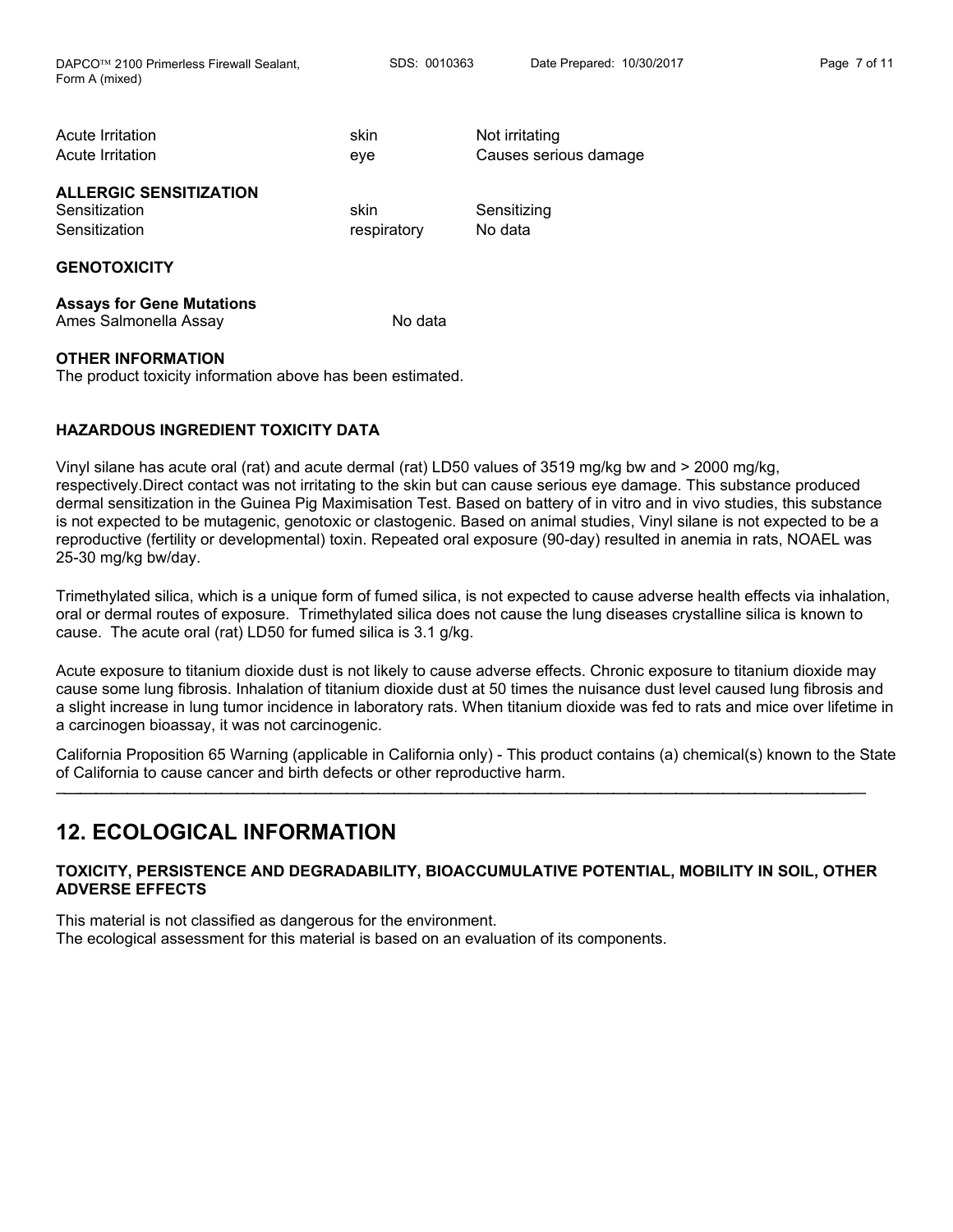## **RESULTS OF PBT AND vPvB ASSESSMENT**

Not determined

## **HAZARDOUS INGREDIENT TOXICITY DATA**

| <b>Component / CAS No.</b>         | <b>Toxicity to Algae</b>                                                                                                                                 | <b>Toxicity to Fish</b>                                                                                                                        | <b>Toxicity to Water Flea</b>                                                                                                                 |
|------------------------------------|----------------------------------------------------------------------------------------------------------------------------------------------------------|------------------------------------------------------------------------------------------------------------------------------------------------|-----------------------------------------------------------------------------------------------------------------------------------------------|
| calcium carbonate<br>471-34-1      | Not available                                                                                                                                            | Not available                                                                                                                                  | Not available                                                                                                                                 |
| Vinyl silane                       | $ErC50 = 16$ mg/L (measured) -<br>Pseudokirchneriella subcapitata<br>(72h)<br>$NOEC = 2.6$ mg/L (measured) -<br>Pseudokirchneriella subcapitata<br>(72h) | $LC50 = 843$ mg/L (measured) -<br>Fathead minnow (96h)<br>NOEC (survival) = $50$ mg/L<br>(measured) - Japanese rice fish<br>(96h) flow-through | $EC50 = 201$ mg/L (measured) -<br>Daphnia magna (48h)<br>NOEC (reproduction) = 100 mg/L<br>(measured) - Daphnia magna (21<br>day) semi-static |
| Trimethylated silica<br>68909-20-6 | Not available                                                                                                                                            | Not available                                                                                                                                  | Not available                                                                                                                                 |
| Titanium Dioxide<br>13463-67-7     | Not available                                                                                                                                            | Not available                                                                                                                                  | Not available                                                                                                                                 |
| <b>Frits</b><br>65997-18-4         | Not available                                                                                                                                            | Not available                                                                                                                                  | Not available                                                                                                                                 |

−⎯⎯⎯⎯⎯⎯⎯⎯⎯⎯⎯⎯⎯⎯⎯⎯⎯⎯⎯⎯⎯⎯⎯⎯⎯⎯⎯⎯⎯⎯⎯⎯⎯⎯⎯⎯⎯⎯⎯⎯⎯⎯⎯⎯⎯⎯⎯⎯⎯⎯−−

## **13. DISPOSAL CONSIDERATIONS**

The information on RCRA waste classification and disposal methodology provided below applies only to the product, as supplied. If the material has been altered or contaminated, or it has exceeded its recommended shelf life, the guidance may be inapplicable. Hazardous waste classification under federal regulations (40 CFR Part 261 et seq) is dependent upon whether a material is a RCRA "listed hazardous waste" or has any of the four RCRA "hazardous waste characteristics." Refer to 40 CFR Part 261.33 to determine if a given material to be disposed of is a RCRA "listed hazardous waste"; information contained in Section 15 of this MSDS is not intended to indicate if the product is a "listed hazardous waste." RCRA Hazardous Waste Characteristics: There are four characteristics defined in 40 CFR Section 261.21-61.24: Ignitability, Corrosivity, Reactivity, and Toxicity. To determine Ignitability, see Section 9 of this MSDS (flash point). For Corrosivity, see Sections 9 and 14 (pH and DOT corrosivity). For Reactivity, see Section 10 (incompatible materials). For Toxicity, see Section 3 (composition). Federal regulations are subject to change. State and local requirements, which may differ from or be more stringent than the federal regulations, may also apply to the classification of the material if it is to be disposed. The Company encourages the recycle, recovery and reuse of materials, where permitted, as an alternate to disposal as a waste. The Company recommends that organic materials classified as RCRA hazardous wastes be disposed of by thermal treatment or incineration at EPA approved facilities. The Company has provided the foregoing for information only; the person generating the waste is responsible for determining the waste classification and disposal method.

## **14. TRANSPORT INFORMATION**

This section provides basic shipping classification information. Refer to appropriate transportation regulations for specific requirements.

−⎯⎯⎯⎯⎯⎯⎯⎯⎯⎯⎯⎯⎯⎯⎯⎯⎯⎯⎯⎯⎯⎯⎯⎯⎯⎯⎯⎯⎯⎯⎯⎯⎯⎯⎯⎯⎯⎯⎯⎯⎯⎯⎯⎯⎯⎯⎯⎯⎯⎯−−

## **US DOT**

Dangerous Goods? Not applicable/Not regulated

## **TRANSPORT CANADA**

Dangerous Goods? Not applicable/Not regulated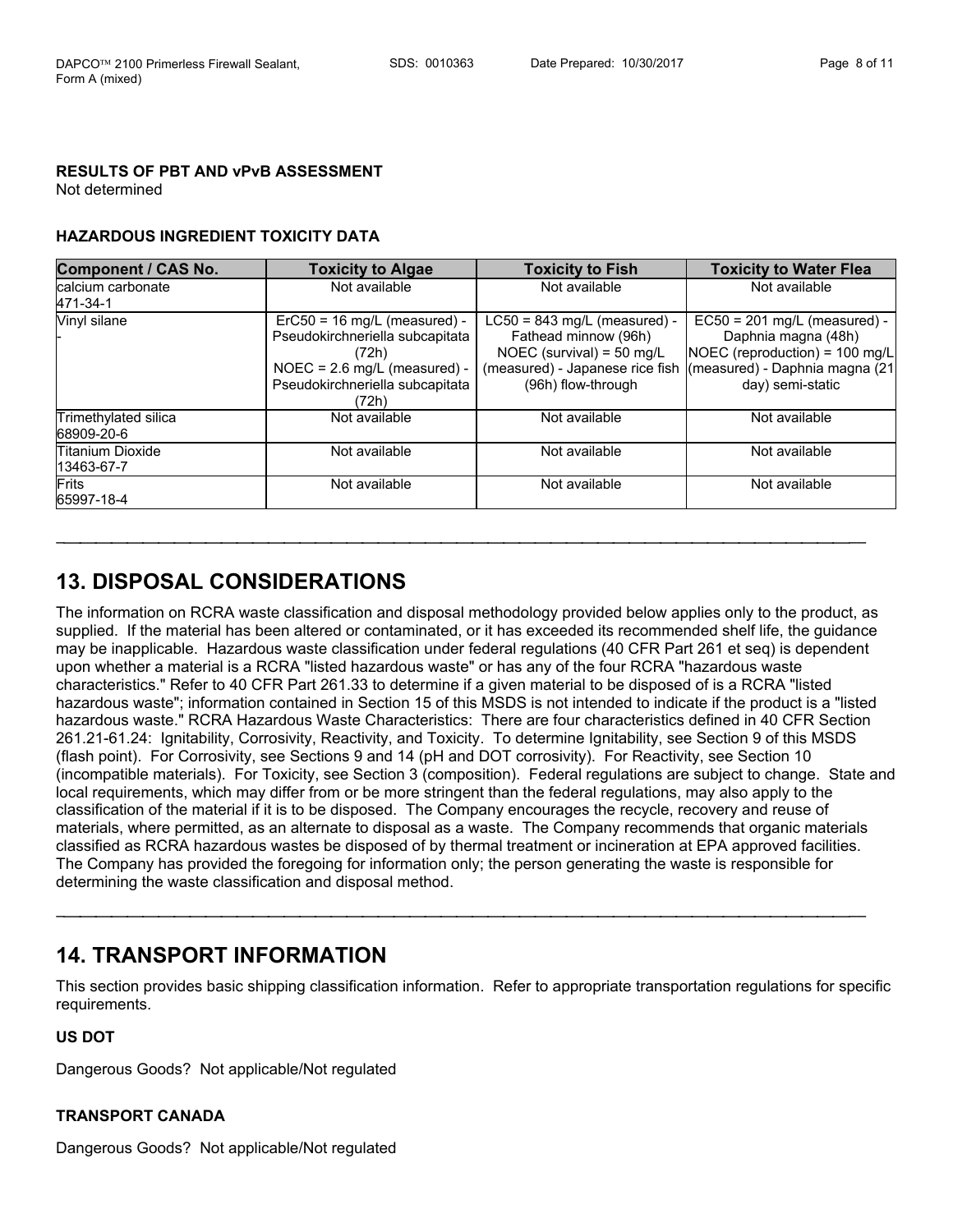## **ICAO / IATA**

Dangerous Goods? Not applicable/Not regulated

**IMO**

Dangerous Goods? Not applicable/Not regulated

## **15. REGULATORY INFORMATION**

#### **Inventory Information**

**United States (USA):** All components of this product are included on the TSCA Chemical Inventory or are not required to be listed on the TSCA Chemical Inventory.

**\_\_\_\_\_\_\_\_\_\_\_\_\_\_\_\_\_\_\_\_\_\_\_\_\_\_\_\_\_\_\_\_\_\_\_\_\_\_\_\_\_\_\_\_\_\_\_\_\_\_\_\_\_\_\_\_\_\_\_\_\_\_\_\_\_\_\_\_\_\_\_\_\_\_\_\_\_**

**Canada:** All components of this product are included on the Domestic Substances List (DSL) or are not required to be listed on the DSL.

**European Economic Area (including EU):** Cytec has appointed an Only Representative to relieve our customers from their registration requirements under the REACH Regulation (EC) No. 1907/2006. Please contact us if you wish to benefit from the OR arrangement.

**Australia:** All components of this product are included in the Australian Inventory of Chemical Substances (AICS) or are not required to be listed on AICS.

**China:** All components of this product are included on the Chinese inventory or are not required to be listed on the Chinese inventory.

**Japan:** All components of this product are included on the Japanese (ENCS) inventory or are not required to be listed on the Japanese inventory.

**Korea:** All components of this product are included on the Korean (ECL) inventory or are not required to be listed on the Korean inventory.

**Philippines:** All components of this product are included on the Philippine (PICCS) inventory or are not required to be listed on the Philippine inventory.

**Switzerland:** All components of this product are exempt from the new substance notification requirements for Switzerland (SR 813.11 art. 16-17).

**Taiwan:** All components of this product are included on the Taiwan Chemical Substance Inventory (TCSI) or are not required to be listed on the Taiwan inventory.

#### **OTHER ENVIRONMENTAL INFORMATION**

The following components of this product may be subject to reporting requirements pursuant to Section 313 of CERCLA (40 CFR 372), Section 12(b) of TSCA, or may be subject to release reporting requirements (40 CFR 307, 40 CFR 311, etc.) See Section 13 for information on waste classification and waste disposal of this product.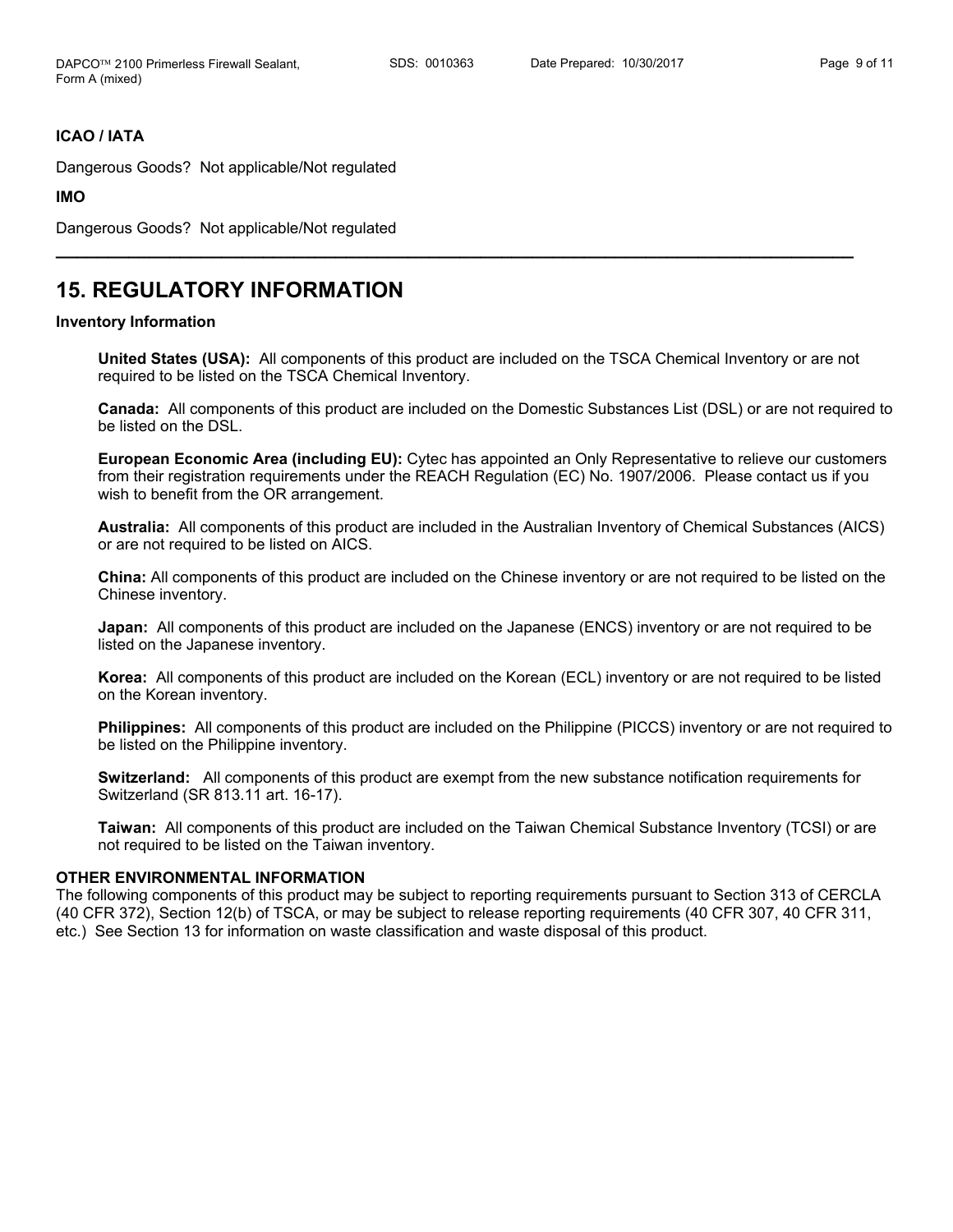| <b>Component / CAS No.</b><br>Frits<br>65997-18-4 | $\%$<br>$0.1 - 1$ | TPQ (lbs)<br>None | RQ(lbs) | S313<br>Yes(as Arsenic<br>inorganic<br>compounds)<br>Yes(as<br>Vanadium<br>compounds)<br>Yes(as Lead<br>inorganic<br>compounds)<br>Yes(as Barium<br>compounds)<br>Yes(as<br>Cadmium<br>compounds)<br>Yes(as Silver<br>compounds)<br>Yes(as Zinc<br>compounds)<br>Yes(as<br>Antimony<br>compounds)<br>Yes(as Copper<br>compounds)<br>Yes(as<br>Manganese<br>compounds)<br>Yes(as Nickel | <b>TSCA 12B</b><br>No |
|---------------------------------------------------|-------------------|-------------------|---------|----------------------------------------------------------------------------------------------------------------------------------------------------------------------------------------------------------------------------------------------------------------------------------------------------------------------------------------------------------------------------------------|-----------------------|
|                                                   |                   |                   |         | compounds)                                                                                                                                                                                                                                                                                                                                                                             |                       |

## **PRODUCT HAZARD CLASSIFICATION UNDER SECTION 311 OF SARA**

- Acute
- Chronic

## **16. OTHER INFORMATION**

## **NFPA Hazard Rating (National Fire Protection Association)**

Health: 3 - Materials that, under emergency conditions, can cause serious or permanent injury.

Fire: 1 - Materials that must be preheated before ignition can occur.

Instability: 0 - Materials that in themselves are normally stable, even under fire exposure conditions.

**\_\_\_\_\_\_\_\_\_\_\_\_\_\_\_\_\_\_\_\_\_\_\_\_\_\_\_\_\_\_\_\_\_\_\_\_\_\_\_\_\_\_\_\_\_\_\_\_\_\_\_\_\_\_\_\_\_\_\_\_\_\_\_\_\_\_\_\_\_\_\_\_\_\_\_\_\_**

| <b>Reasons For Issue:</b>                                       | <b>Revised Section 2</b><br><b>Revised Section 3</b><br>Revised Section 5<br><b>Revised Section 11</b><br><b>Revised Section 15</b> |
|-----------------------------------------------------------------|-------------------------------------------------------------------------------------------------------------------------------------|
| Date Prepared:<br>Date of last significant revision: 01/18/2017 | 10/30/2017                                                                                                                          |

**Component Hazard Phrases** Vinyl silane